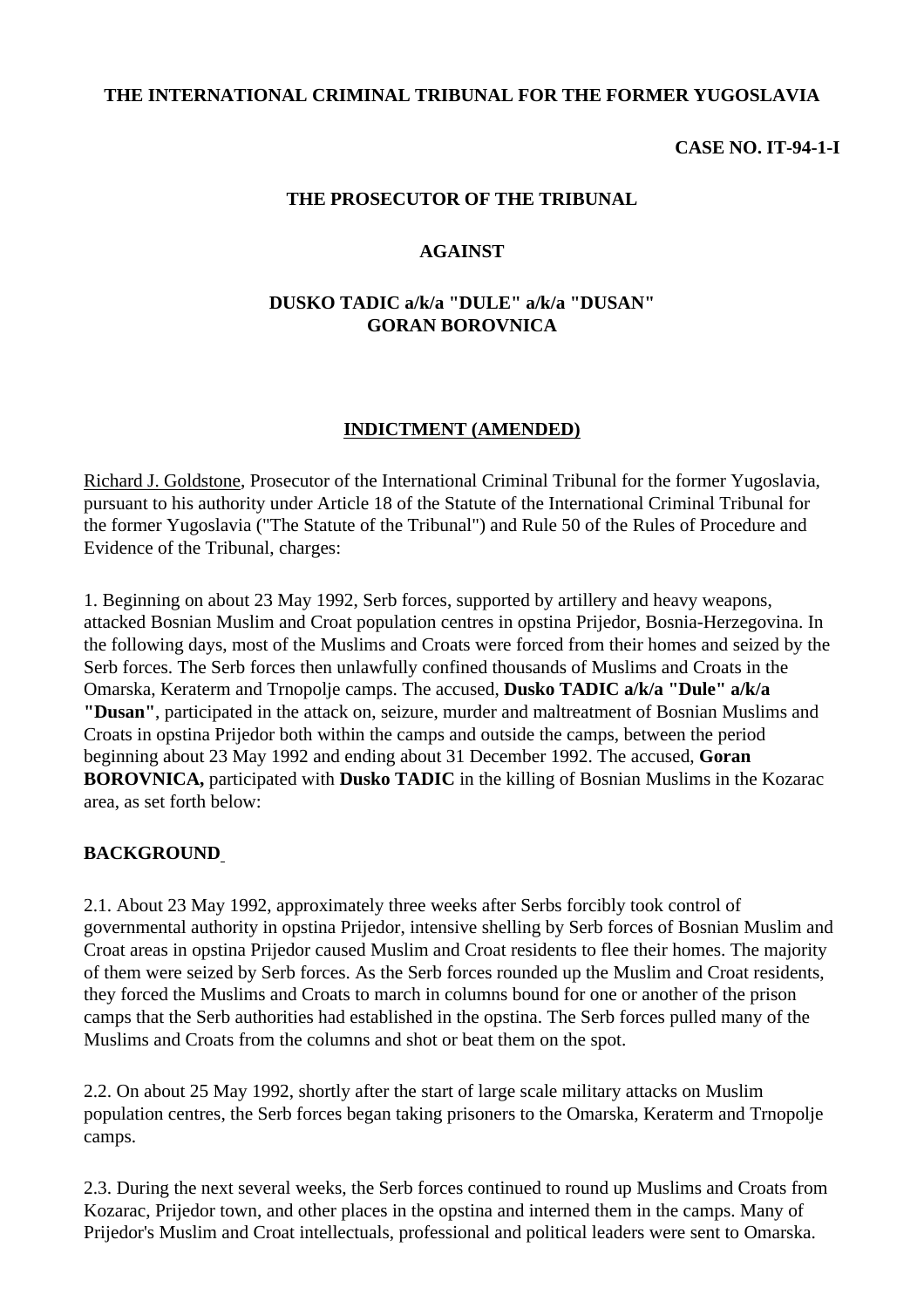There were approximately 40 women in the camp, and all the other prisoners in the camp were men.

2.4. Within the area of the Omarska mining complex that the Serb authorities used for the camp, the camp authorities generally confined the prisoners in three different buildings: the administration building, where interrogations took place and most of the women were confined; the garage or hangar building; the "white house," a small building where particularly severe beatings were administered; and on a cement courtyard area between the buildings known as the "pista". There was another small building, known as the "red house", where prisoners were sometimes taken but most often did not emerge alive.

2.5. Living conditions at Omarska were brutal. Prisoners were crowded together with little or no facilities for personal hygiene. They were fed starvation rations once a day and given only three minutes to get into the canteen area, eat, and get out. The little water they received was ordinarily foul. Prisoners had no changes of clothing and no bedding. They received no medical care.

2.6. Severe beatings were commonplace. The camp guards, and others who came to the camp and physically abused the prisoners, used all manner of weapons during these beatings, including wooden batons, metal rods and tools, lengths of thick industrial cable that had metal balls affixed to the end, rifle butts, and knives. Both female and male prisoners were beaten, tortured, raped, sexually assaulted, and humiliated. Many, whose identities are known and unknown, did not survive the camp. After the initial collection of thousands of Bosnian Muslims and Croats in late May, 1992, groups of Serbs, including the accused, continued to enter the villages in which Muslims and Croats remained, killing some villagers and driving others from their homes and into the camps.

2.7 Keraterm camp was located at a former ceramics factory in Prijedor. Conditions for prisoners were similar to those in Omarska camp; physical and psychological abuse, including assaults and killings, were common. Trnopolje camp was established at the site of a former school in Trnopolje village. Men, women and children were detained in Trnopolje camp; the majority of those detained were then expelled from opstina Prijedor. In Trnopolje, female detainees were sexually abused, and detainees were murdered and otherwise physically and psychologically abused.

## **GENERAL ALLEGATIONS**

3. 1. At all times relevant to this indictment, a state of armed conflict and partial occupation existed in the territory of Bosnia-Herzegovina.

3.2. All acts or omissions set forth as grave breaches recognised by Article 2 of the Statute of the Tribunal occurred during that armed conflict and partial occupation.

3.3. All of the prisoners at the Omarska, Keraterm and Trnopolje camps, and the Bosnian Muslims and Croats of opstina Prijedor referred to in this indictment were, at all relevant times, persons protected by the Geneva Conventions of 1949.

3.4. The accused in this indictment were required to abide by the laws and customs governing the conduct of war, including the Geneva Conventions of 1949.

3.5. Unless otherwise set forth below, all acts and omissions set forth in this indictment took place between about 23 May and about 31 December 1992.

3.6. In each paragraph charging torture, the acts were committed by, or at the instigation of, or with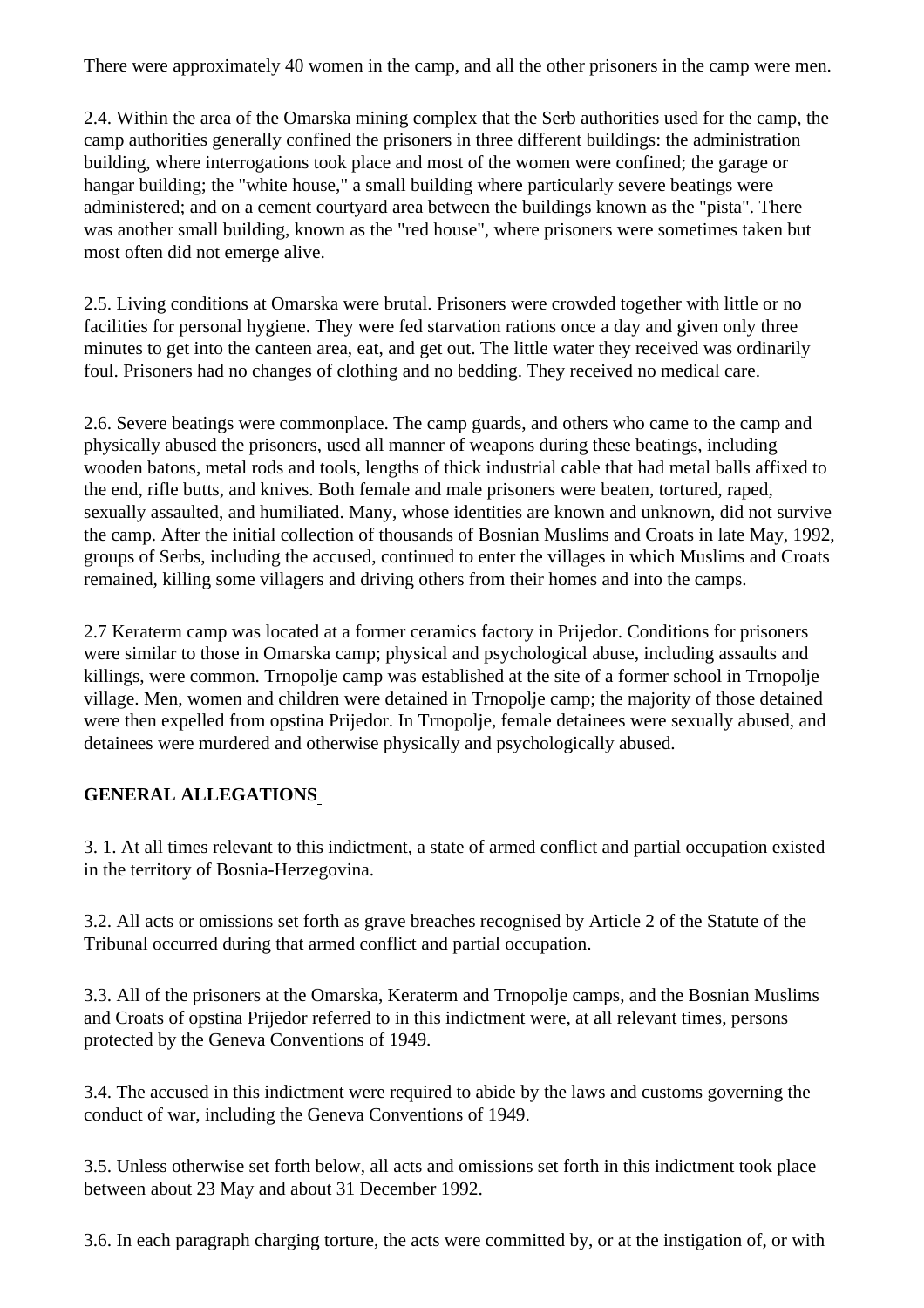the consent or acquiescence of, an official or person acting in an official capacity, and for one or more of the following purposes: to obtain information or a confession from the victim or a third person; to punish the victim for an act the victim or a third person committed or was suspected of having committed; to intimidate or coerce the victim or a third person; and/or for any reason based upon discrimination of any kind.

3.7. In each paragraph charging crimes against humanity, a crime recognised by Article 5 of the Statute of the Tribunal, the alleged acts or omissions were part of a widespread or large-scale or systematic attack directed against a civilian population, specifically the Muslim and Croat population of opstina Prijedor.

3.8. The term "Serb" refers either to Bosnian citizens of Serbian descent or to individuals of Serbian descent whose citizenship in the former Yugoslavia is unknown.

3.9. Paragraphs 3.1. through 3.8. are realleged and incorporated into each of the charges described below.

## **CHARGES:**

## **COUNT 1 (PERSECUTION)**

4. Between about 23 May 1992 and about 31 December 1992, **Dusko TADIC** participated with Serb forces in the attack, destruction and plunder of Bosnian Muslim and Croat residential areas, the seizure and imprisonment of thousands of Muslim and Croats under brutal conditions in camps located in Omarska, Keraterm and Trnopolje, and the deportation and/or expulsion of the majority of Muslim and Croat residents of opstina Prijedor by force or threat of force. During this time, Serb forces, including **Dusko TADIC**, subjected Muslims and Croats inside and outside the camps to a campaign of terror which included killings, torture, sexual assaults, and other physical and psychological abuse.

4.1. Between the dates of 24 to 27 May 1992, Serb forces attacked the village of Kozarac and other villages and hamlets in the surrounding area. **Dusko TADIC** was actively involved in the attack. His participation included firing flares to illuminate the village at night for the artillery and tank guns as the village was being shelled, and physically assisting in the seizure, collection, segregation, and forced transfer to detention centres of the majority of the non-Serb population of the area during those first days. **Dusko TADIC** also took part in the killing and beating of a number of the seized persons, including: the killing of an elderly man and woman near the cemetery in the area of "old" Kozarac, the acts described in paragraphs 11 and 12 below, the beatings of at least two former policemen from Kozarac at a road junction in the village of Kozarac, and the beating of a number of Muslim males who had been seized and detained at the Prijedor military barracks.

4.2. **Dusko TADIC** was also seen on numerous occasions in the three main camps operating within opstina Prijedor: Omarska, Keraterm and Trnopolje. During the period between 25 May 1992 and 8 August 1992, **TADIC** physically took part or otherwise participated in the killing, torture, sexual assault, and beating of many detainees at Omarska camp, including: those acts set forth in paragraphs 5 through 10 below and other instances of torture and beating prisoners in the "white house", the "administration building", the "pista" and the main garage area. During the same period,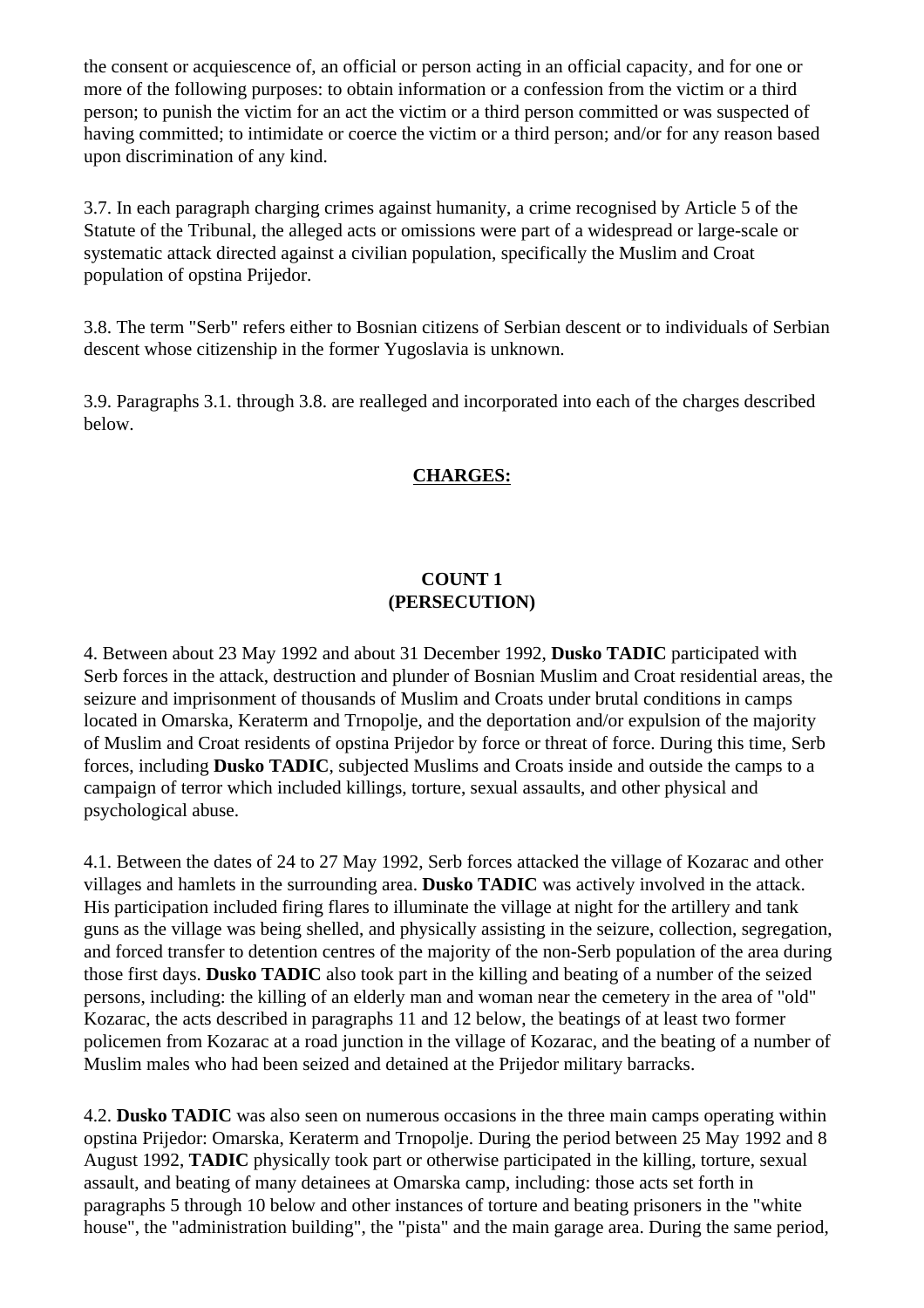in Keraterm camp, **Dusko TADIC** physically took part or otherwise participated in the beating of detainees and looting of their personal property and valuables, including, on more than one occasion, the mass beating of a number of detainees from Kozarac being confined in "Room 2."

4.3. During the period between 25 May 1992 and 31 December 1992, **Dusko TADIC** physically participated and otherwise assisted in the transfer to and unlawful confinement in Trnopolje camp of non-Serb persons from the Kozarac area. Additionally, during the period between September, 1992 and December, 1992, in Trnopolje camp or in the adjacent area, **TADIC** physically took part or otherwise participated in the killing of more than 30 detainees, including groups of male detainees executed near a white house adjacent to the camp and a group of male detainees executed in a plum orchard adjacent to the camp. **TADIC** also physically took part or otherwise participated in the torture of more than 12 female detainees, including several gang rapes, which occurred both in the camp and at a white house adjacent to the camp during the period between September, 1992 and December, 1992.

4.4. Between 25 May and 31 December 1992, **TADIC** physically participated in the seizure and selection of individuals for detention in the camps and transported Muslims and Croats who had been seized, to the camps for detention. During the time he was engaged in this seizure, selection, and transfer of non-Serbs to various detention centres, **Dusko TADIC** was aware that the majority of those detainees who survived detention would be deported from the territory of Bosnia-Herzegovina.

4.5. Concurrent with the attack and seizure of the non-Serb population of Kozarac and the surrounding area, the Serb forces plundered and destroyed the homes, businesses, and other property of non-Serbs. The seizure, transfer and detention of the non-Serb population and the plundering and destruction of their property continued for a number of weeks. During the period between 23 May and 31 August 1992, **Dusko TADIC** was aware of the widespread nature of the plunder and destruction of personal and real property from non-Serbs and was physically involved and otherwise participated in that plunder and destruction, including the plunder of homes in Kozarac and the looting of valuables from non-Serbs as they were seized and upon their arrival at the camps and detention centres.

By his participation in these acts, **Dusko TADIC** committed:

## **COUNT 1:**

a **CRIME AGAINST HUMANITY** recognised by Articles 5(h) (persecution on political, racial and/or religious grounds) and 7(1) of the Statute of the Tribunal.

# **COUNT 2-4 (FORCIBLE SEXUAL INTERCOURSE WITH "F")**

5. "**F**" was taken to the Omarska camp as a prisoner in early June 1992. Sometime between early June and 3 August 1992, "**F**" was taken to the Separacija building at the entrance to the Omarska camp and placed in a room where **Dusko TADIC** subjected "**F**" to forcible sexual intercourse. By these acts, **Dusko TADIC** committed:

## **COUNT 2:**

a **GRAVE BREACH** recognised by Articles 2(b) (inhuman treatment) and 7(1) of the Statute of the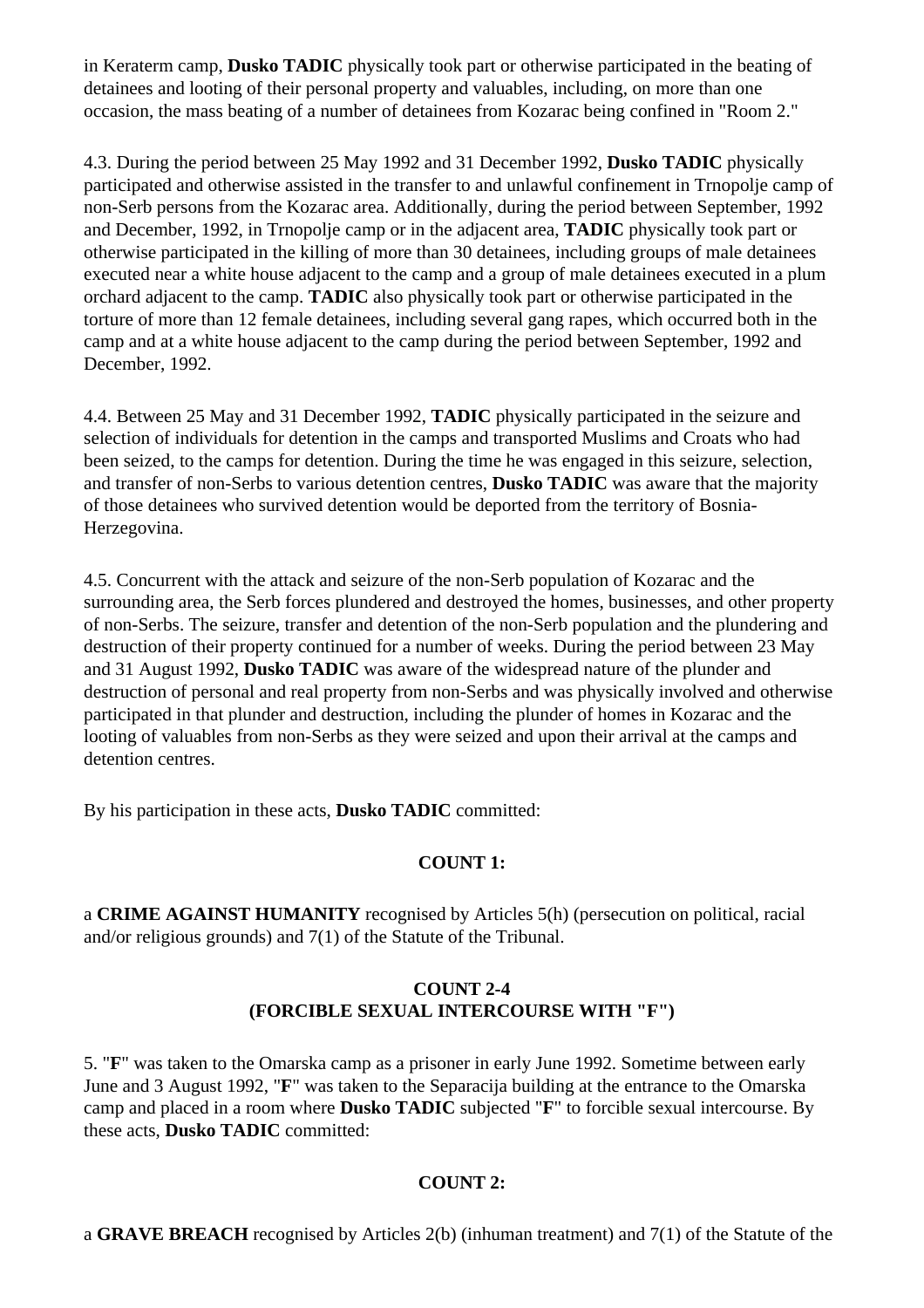## **COUNT 3:**

a **VIOLATION OF THE LAWS OR CUSTOMS OF WAR** recognised by Articles 3 and 7(1) of the Statute of the Tribunal and Article 3(1)(a) (cruel treatment) of the Geneva Conventions of 1949; and,

## **COUNT 4:**

a **CRIME AGAINST HUMANITY** recognised by Articles 5(g) (rape) and 7(1) of the Statute of the Tribunal.

## **COUNT 5-11**

# **(KILLING OF EMIR KARABASIC, JASMIN HRNIC, ENVER ALIC, AND FIKRET HARAMBASIC, BEATING OF EMIR BEGANOVIC AND INHUMANE ACTS AGAINST "G" AND "H" IN OMARSKA CAMP)**

6. During the period between 1 June and 31 July 1992, a group of Serbs, including **Dusko TADIC,**  severely beat numerous prisoners, including Emir KARABASIC, Jasmin HRNIC, Enver ALIC, Fikret HARAMBASIC and Emir BEGANOVIC, in the large garage building or hangar of Omarska camp. The group forced two other prisoners, "G" and "H," to commit oral sexual acts on HARAMBASIC and forced "G" to sexually mutilate him. KARABASIC, HRNIC, ALIC, and HARAMBASIC died as a result of the assaults. By his participation in these acts, **Dusko TADIC**  committed:

## **COUNT 5:**

a **GRAVE BREACH** recognised by Articles 2(a) (wilful killing) and 7(1) of the Statute of the Tribunal; and,

## **COUNT 6:**

a **VIOLATION OF THE LAWS OR CUSTOMS OF WAR** recognised by Articles 3 and 7(1) of the Statute of the Tribunal and Article 3(1)(a) (murder) of the Geneva Conventions; and,

## **COUNT 7:**

a **CRIME AGAINST HUMANITY** recognised by Articles 5(a) (murder) and 7(1) of the Statute of the Tribunal; and,

## **COUNT 8:**

a **GRAVE BREACH** recognised by Articles 2(b) (torture or inhuman treatment) and 7(1) of the Statute of the Tribunal; and,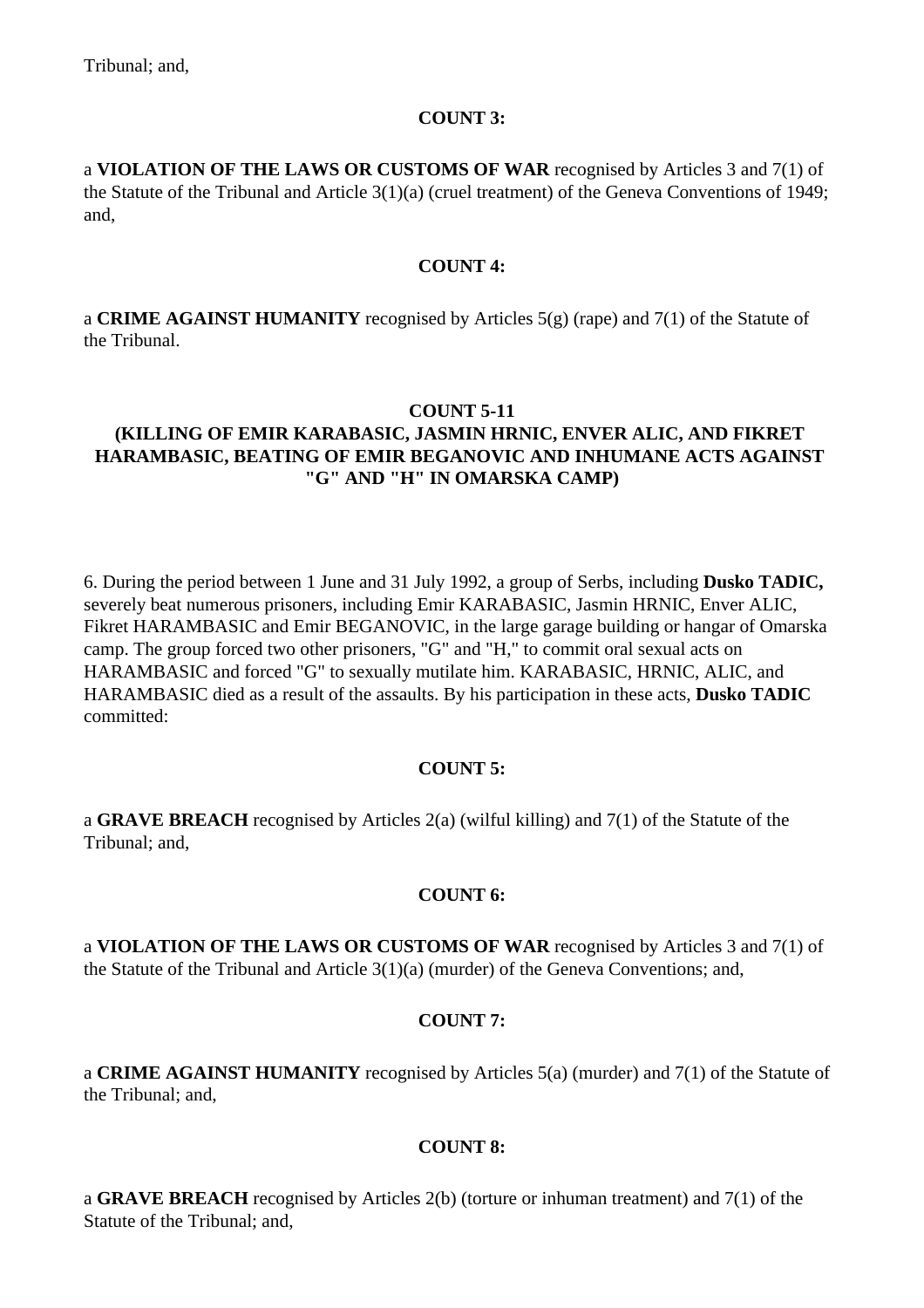#### **COUNT 9:**

a **GRAVE BREACH** recognised by Articles 2(c) (wilfully causing great suffering or serious injury to body and health) and 7(1) of the Statute of the Tribunal; and,

#### **COUNT 10:**

a **VIOLATION OF THE LAWS OR CUSTOMS OF WAR** recognised by Articles 3 and 7(1) of the Statute of the Tribunal and Article 3(1)(a) (cruel treatment) of the Geneva Conventions; and,

### **COUNT 11:**

a **CRIME AGAINST HUMANITY** recognised by Articles 5(i) (inhumane acts) and 7(1) of the Statute of the Tribunal.

### **COUNTS 12-14 (BEATING OF SEFIK SIVAC IN OMARSKA CAMP)**

7. Around July 10, 1992, in the building known as the "white house" in Omarska camp, a group of Serbs from outside the camp, including **Dusko TADIC**, severely beat SEFIK SIVAC, threw him onto the floor of a room and left him there, where he died. By his participation in these acts, **Dusko TADIC** committed:

#### **COUNT 12:**

a **GRAVE BREACH** recognised by Articles 2(c) (wilfully causing great suffering or serious injury to body or health) and 7(1) of the Statute of the Tribunal; and,

#### **COUNT 13:**

a **VIOLATION OF THE LAWS AND CUSTOMS OF WAR** recognised by Articles 3 and 7(1) of the Statute of the Tribunal and Article 3(1)(a) (cruel treatment) of the Geneva Conventions; and,

#### **COUNT 14:**

a **CRIME AGAINST HUMANITY** recognised by Article 5(i) (inhumane acts) and 7(1) of the Statute of the Tribunal.

#### **COUNTS 15-17**

### **(BEATINGS OF SALIH ELEZOVIC, SEJAD SIVAC, HAKIJA ELEZOVIC AND OTHER UNNAMED PRISONERS IN OMARSKA CAMP)**

8. Around late July, 1992, behind the building known as the "white house" in Omarska camp, a group of Serbs from outside the camp, including **Dusko TADIC**, severely beat and kicked Hakija ELEZOVIC, Salih ELEZOVIC, Sejad SIVAC and other prisoners. Hakija ELEZOVIC survived the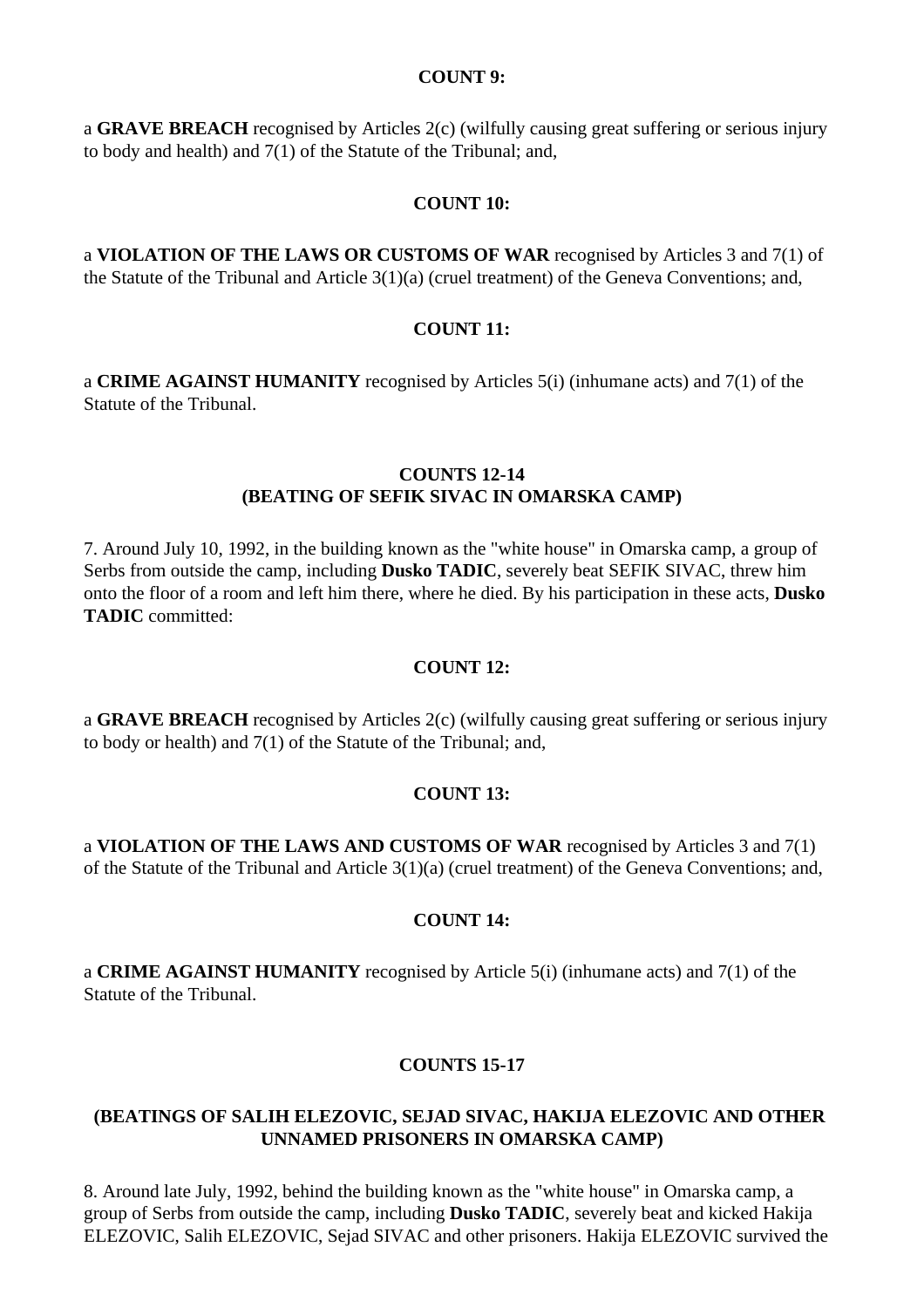beating. Salih ELEZOVIC, Sejad SIVAC, and other prisoners were found dead in the same spot later that day. By his participation in these acts, **Dusko TADIC** committed:

### **COUNT 15:**

a **GRAVE BREACH** recognised by Articles 2(c) (wilfully causing great suffering or serious injury to body or health) and 7(1) of the Statute of the Tribunal; and,

### **COUNT 16:**

a **VIOLATION OF THE LAWS AND CUSTOMS OF WAR** recognised by Articles 3 and 7(1) of the Statute of the Tribunal and Article 3(1)(a) (cruel treatment) of the Geneva Conventions; and,

## **COUNT 17:**

a **CRIME AGAINST HUMANITY** recognised by Articles 5(i) (inhumane acts) and 7(1) of the Statute of the Tribunal.

### **COUNTS 18-20 (ABUSE OF UNKNOWN PRISONERS IN OMARSKA CAMP)**

9. Around the latter part of June or first part of July, 1992, near the building known as the "white house," a group of Serbs from outside the camp, including **Dusko TADIC**, ordered prisoners, whose names are not known, to drink water like animals from puddles on the ground, jumped on their backs and beat them until they were unable to move. As the victims were removed in a wheelbarrow, **TADIC** discharged the contents of a fire extinguisher into the mouth of one of the victims. By his participation in these acts, **Dusko TADIC** committed:

## **COUNT 18:**

a **GRAVE BREACH** recognised by Articles 2(c) (wilfully causing great suffering or serious injury to body or health) and 7(1) of the Statute of the Tribunal; and,

### **COUNT 19:**

a **VIOLATION OF THE LAWS OR CUSTOMS OF WAR** recognised by Articles 3 and 7(1) of the Statute of the Tribunal and Article 3(1)(a) (cruel treatment) of the Geneva Conventions; and,

### **COUNT 20:**

a **CRIME AGAINST HUMANITY** recognised by Articles 5(i) (inhumane acts) and 7(1) of the Statute of the Tribunal.

## **COUNTS 21-23 (BEATING AND ABUSE OF HASE ICIC AND OTHER UNNAMED PRISONERS IN OMARSKA CAMP)**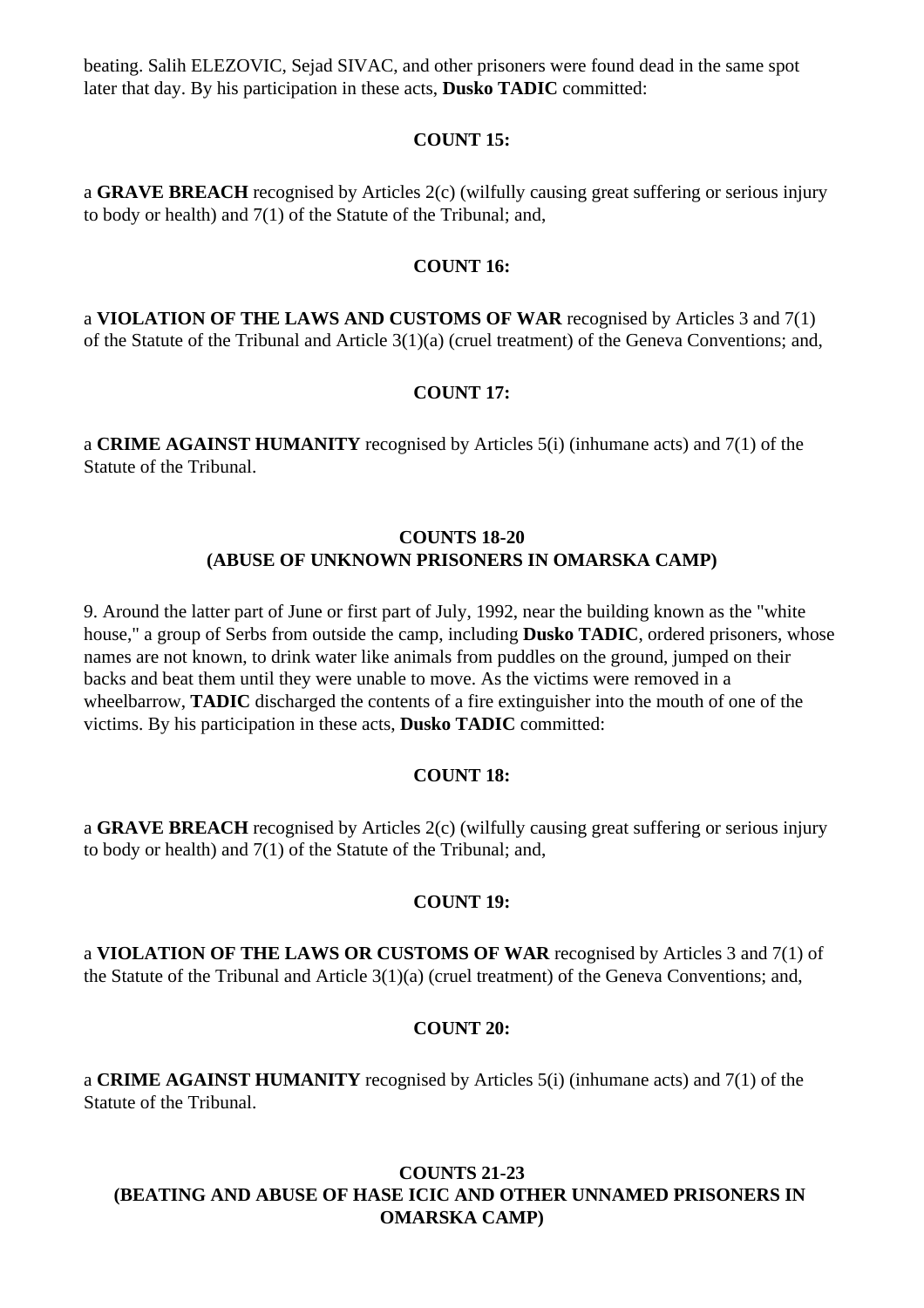10. About 8 July 1992, in the building known as the "white house," a group of persons from outside the camp, including **Dusko TADIC**, called prisoners individually from one room in the "white house" to another, where they were beaten. After a number of prisoners were called out, Hase ICIC was taken into the room, where members of the group, including **Dusko TADIC**, beat and kicked him until he was unconscious. By his participation in these acts, **Dusko TADIC** committed:

### **COUNT 21:**

a **GRAVE BREACH** recognised by Articles 2(c) (wilfully causing great suffering or serious injury to body or health) and 7(1) of the Statute of the Tribunal; and,

#### **COUNT 22:**

a **VIOLATION OF THE LAWS OR CUSTOMS OF WAR** recognised by Articles 3 and 7(1) Statute of the Tribunal and Article 3(1)(a) (cruel treatment) of the Geneva Conventions; and,

### **COUNT 23:**

a **CRIME AGAINST HUMANITY** recognised by Articles 5(i) (inhumane acts) and 7(1) of the Statute of the Tribunal.

### **COUNTS 24-28 (KILLING OF EKREM KARABASIC, ISMET KARABASIC, SEIDO KARABASIC AND REDO FORIC IN KOZARAC)**

11. About 27 May 1992, Serb forces seized the majority of Bosnian Muslim and Bosnian Croat people of the Kozarac area. As Muslims and Croats marched in columns to assembly points in Kozarac for transfer to camps, Serb forces, including **Dusko TADIC** and **Goran BOROVNICA**, ordered Ekrem KARABASIC, Ismet KARABASIC, Seido KARABASIC and REDO FORIC from the column and shot and killed them. By their participation in these acts, **Dusko TADIC** and **Goran BOROVNICA** committed:

#### **COUNT 24:**

a **GRAVE BREACH** recognised by Articles 2(a) (wilful killing) and 7(1) of the Statute of the Tribunal; and,

### **COUNT 25:**

a **VIOLATION OF THE LAWS OR CUSTOMS OF WAR** recognised by Articles 3 and 7(1) of the Statute of the Tribunal and Article 3(1)(a) (murder) of the Geneva Conventions; and,

#### **COUNT 26:**

a **CRIME AGAINST HUMANITY** recognised by Articles 5(a) (murder) and 7(1) of the Statute of the Tribunal; or,

#### **COUNT 27:**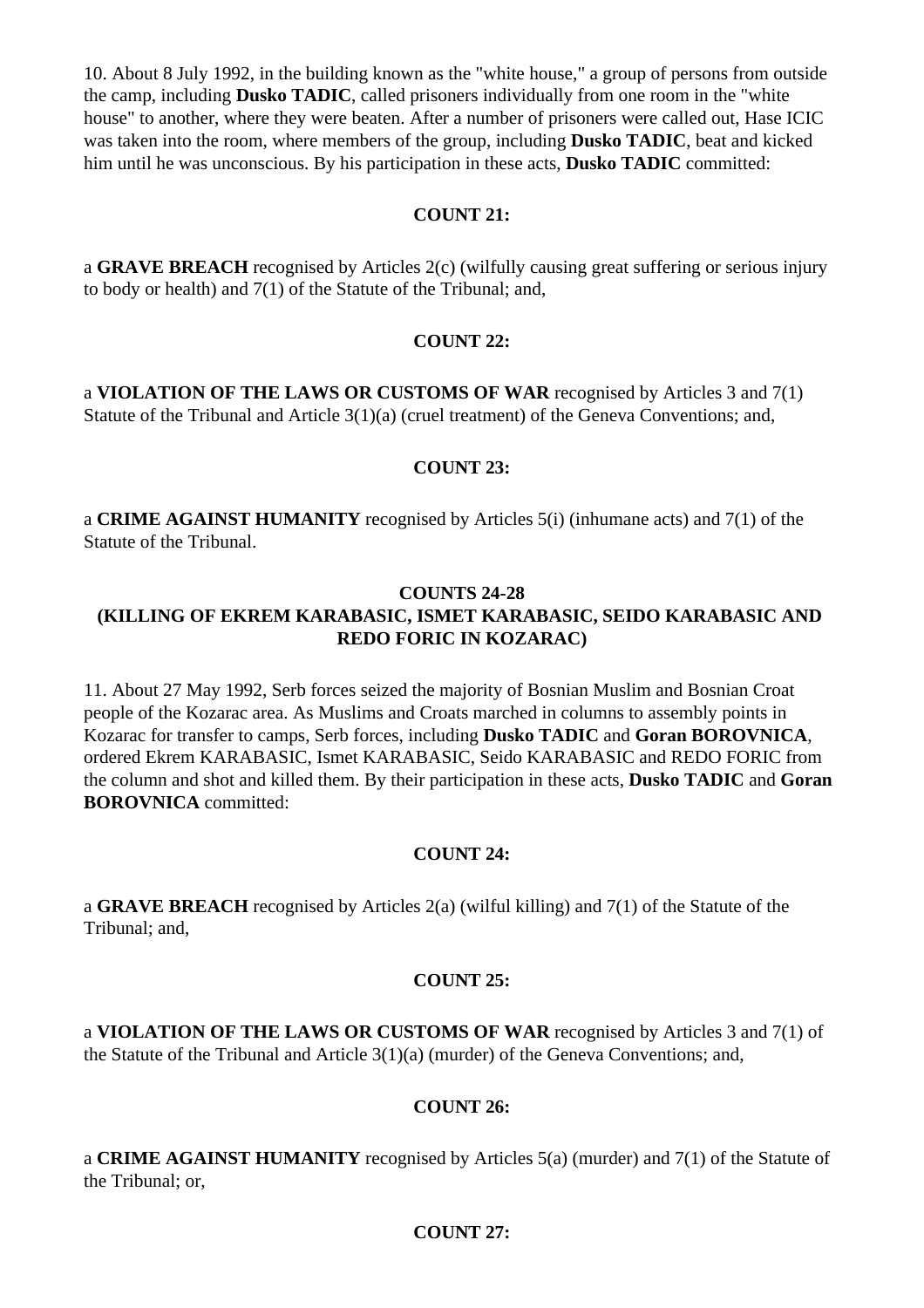Alternatively, a **GRAVE BREACH** recognised by Articles 2(c) (wilfully causing great suffering or serious injury to body or health) and 7(1) of the Statute of the Tribunal; and,

### **COUNT 28:**

Alternatively, a **CRIME AGAINST HUMANITY** recognised by Articles 5(i) (inhumane acts) and 7(1) of the Statute of the Tribunal.

### **COUNTS 29-34**

# **(KILLING OF SAKIB ELKASEVIC, OSME ELKASEVIC, ALIJA JAVOR, ABAZ JASKIC AND NIJAZ JASKIC AND BEATING OF MEHO KENJAR, ADAM JAKUPOVIC, SALKO JASKIC, ISMET JASKIC, BEIDO BALIC, SEFIK BALIC, NIJAS ELKASEVIC AND ILIJAS ELKASEVIC IN AREA OF JASKICI AND SIVCI)**

12. About 14 June 1992, armed Serbs, including **Dusko TADIC**, entered the area of Jaskici and Sivci in opstina Prijedor and went from house to house calling out residents and separating men from the women and children. The armed Serbs killed Sakib ELKASEVIC, Osme ELKASEVIC, Alija JAVOR, Abaz JASKIC and Nijaz JASKIC in front of their homes. They also beat Meho KENJAR, Adam JAKUPOVIC, Salko JASKIC, Ismet JASKIC, Beido BALIC, SEFIK BALIC, Nijas ELKASEVIC and Ilijas ELKASEVIC and then took them from the area to an unknown location. By his participation in these acts, **Dusko TADIC** committed:

### **COUNT 29:**

a **GRAVE BREACH** recognised by Articles 2(a) (wilful killing) and 7(1) of the Statute of the Tribunal; and,

### **COUNT 30:**

a **VIOLATION OF THE LAWS OR CUSTOMS OF WAR** recognised by Articles 3 and 7(1) of the Statute of the Tribunal and Article 3(1)(a) (murder) of the Geneva Conventions; and,

#### **COUNT 31:**

a **CRIME AGAINST HUMANITY** recognised by Articles 5(a) (murder) and 7(1) of the Statute of the Tribunal; and,

### **COUNT 32:**

a **GRAVE BREACH** recognised by Articles 2(c) (wilfully causing great suffering or serious injury to body or health) and 7(1) of the Statute of the Tribunal; and,

### **COUNT 33:**

a **VIOLATION OF THE LAWS OR CUSTOMS OF WAR** recognised by Articles 3 and 7(1) of the Statute of the Tribunal and Article 3(1)(a) (cruel treatment) of the Geneva Conventions; and,